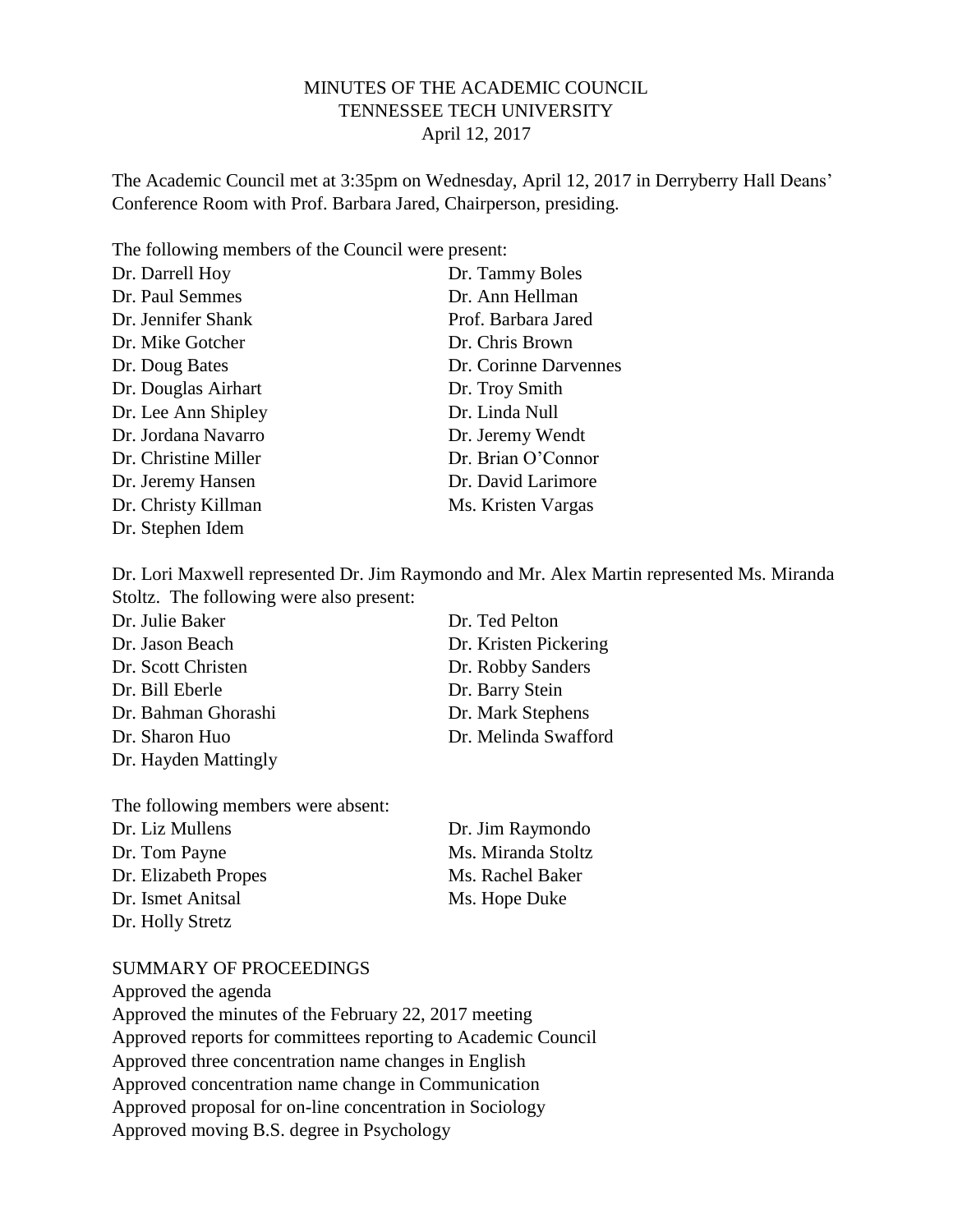Approved concentration name change in EXPW Approved revisions to on-line MA program in EXPW Approved new concentration in C&I Approved changing a concentration to a stand-alone degree in C&I Approved three changes in Environmental Sciences programs Approved non-thesis option for MS in Chemical Engineering Approved new academic unit for College of Fine Arts Approved Policy No. 204 Faculty Appointments Approved revisions to Policy No. 218 Grade Appeals Elected chairperson for 2017-18

#### PROCEEDINGS

Approval of the Agenda

Dr. Wendt MOVED approval and Dr. Killman SECONDED. APPROVED unanimously.

Approval of the Minutes of the February 22, 2017 Meeting Dr. Wendt MOVE approval and Dr. Killman SECONDED. APPROVED unanimously.

## Approval of Reports for Committees Reporting to Academic Council

Dr. Wendt MOVED approval of all the reports as a whole and Dr. Killman SECONDED. APPROVED unanimously.

#### Approval of Proposals for Concentrations in English MA Program

Dr. Pelton stated that the MA program has been a low-producing program. To increase enrollment, they want to add three new concentrations: Creative Writing, Professional and Technical Communication, and Literature. Dr. Null MOVED approval and Dr. Semmes SECONDED. APPROVED all three unanimously.

# Approval of Concentration Name Change in Communication

Dr. Scott Christen, representing Dr. Brenda Wilson, stated the request is to change the current concentration name from Speech Communication to Communication Studies. This change will align TTU's program with others across the state and reflects the actual concentration. Dr. Semmes MOVED approval and Dr. Larimore SECONDED. APPROVED unanimously.

# Approval of Proposal for On-line Concentration in Sociology

Dr. Lori Maxwell, representing Dr. Jim Raymondo, stated the request is to offer an accelerated on-line version of their on-ground major in Sociology with a concentration in Criminal Justice. The program content and requirements will be the same as the current on-ground program which will continue to be offered. Dr. Gotcher MOVED approval and Dr. Semmes SECONDED. APPROVED unanimously.

# Approval of Proposal to Move B.S. Degree in Psychology

Dr. Stein stated that the request is to move the B.S. Degree in Psychology to the College of Education where the Department of Counseling and Psychology is housed. This change does not involve or require any changes to the admission or degree requirements for this degree. When the undergraduate psychology program was created, the major was placed in the College of Arts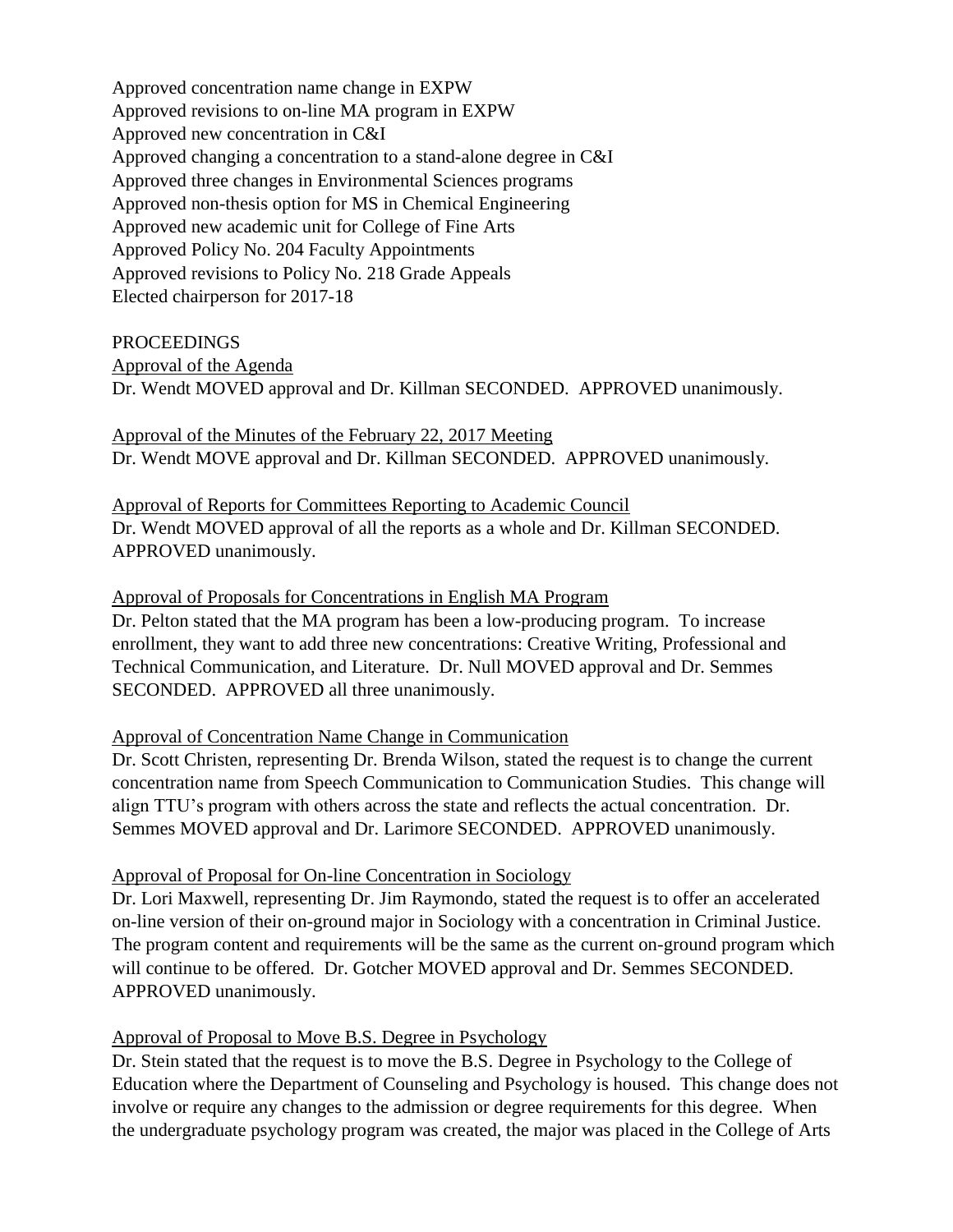and Science and the faculty were located in the College of Education. The faculty have reevaluated this arrangement and determined it is in the best interest of the students for the degree to be housed in the same college as the faculty. This change will simplify student access to information about the program and will directly connect student advisement, recruitment, and other administrative actions with the appropriate college. Dr. Wendt MOVED approval and Dr. Killman SECONDED. APPROVED unanimously.

Approval of Concentration Name Change in EXPW

Dr. Killman stated that for several years Athletic Training has been listed as a concentration in EXPW. This course was never taught due to lack of accreditation. In January 2017, CAATE changed the requirement for potential athletic trainers to have a Master's Degree before they can sit for the certification exam. Changing the concentration to Pre-Athletic Training will prepare the students to get into an accredited advanced program; providing opportunities for students that did not exist in the program previously. Dr. Killman MOVED approval and Dr. Wendt SECONDED. APPROVED unanimously.

Approval of Proposal to Revise Admission Requirement for On-line MA Program in EXPW Dr. Killman stated the proposed changes in admission requirements will provide flexibility in seeking and admitting well qualified MA candidates into the on-line Master of Arts in Exercise Science program and help ensure they are successful and finish the program. It increases the GPA from a minimum of 2.5 to 2.75, waive entrance exam with passing score on EDTPA and minimum 3.0 GPA, and minimum MAT score of 370 for provisional and 380 for full standing. Dr. Killman MOVED approval and Dr. Wendt SECONDED. APPROVED unanimously.

Approval of Proposal for New Concentration for Family and Consumer Sciences

Dr. Wendt stated the request is to establish a new concentration within the existing C&I Master's and Educational Specialist degree program. There is an increased demand for Family and Consumer Sciences (FCS) teachers in middle and high schools and cooperative extension programs. Students who complete this concentration will be able to successfully pass the PRAXIS content exam in FCS. This will be a collaboration with the College of Education and the School of Human Ecology. Dr. Wendt MOVED approval and Dr. Shipley SECONDED. APPROVED unanimously.

# Approval of Proposal in Elementary Education

Dr. Wendt stated the request is to create a stand-alone degree from a current concentration. The BS in Multidisciplinary Studies with a concentration in Elementary Education would transition to a BS in Elementary Education. This change is being driven by the changes in teacher licensure, accreditation, and promotional needs. Dr. Wendt MOVED approval and Dr. Killman SECONDED. APPROVED unanimously.

# Approval of Proposals for Environmental Sciences

Dr. Mattingly explained the three changes as follows: (1) Change admissions requirements for the Environmental Sciences Ph.D. degree program to GRE scores of at least 300 quantitative and verbal and 3.5 analytical writing. (2) Fast-track professional science Master's Degree in Environmental Informatics for undergraduate students to earn credit toward the graduate level PSM. (3) Admissions requirements changes for the PSM-Environmental Informatics degree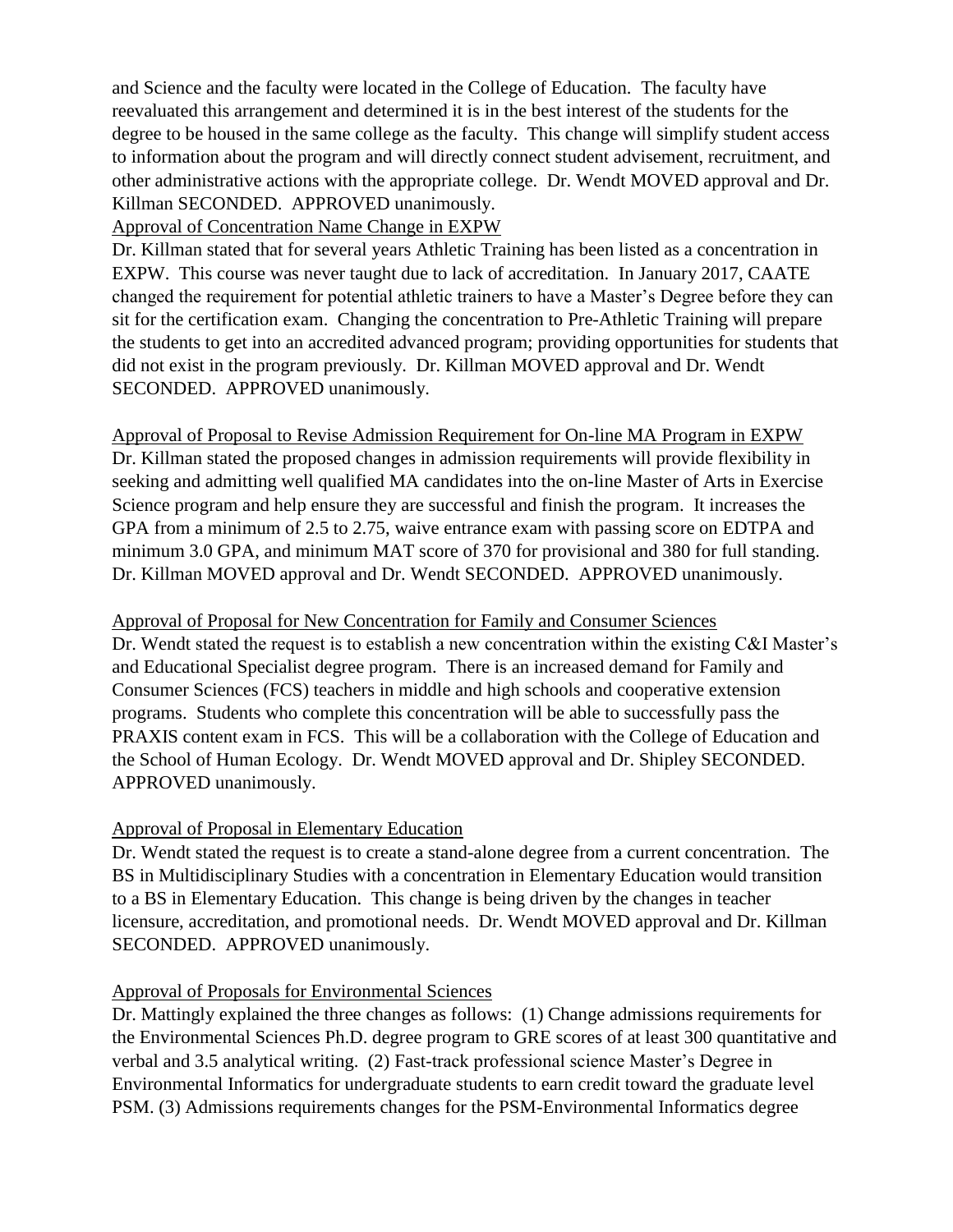program are updated and unified to be standard across the concentration. Dr. Darvennes MOVED approval and Dr. Boles SECONDED. APPROVED all three unanimously.

Approval of Proposal for Non-Thesis Option for MS in Chemical Engineering Dr. Sanders stated that the MS-CHE program of study with a non-thesis option requires a minimum of 34 credit hours of course work and students should pass a written comprehensive exam administered by the department. This aligns with the non-thesis option in Electrical and Computer Engineering. Dr. Hoy MOVED approval and Dr. Darvennes SECONDED. APPROVED unanimously.

# Approval of Proposal for a New Academic Unit: College of Fine Arts

Dr. Shank stated there have been numerous discussions and conversations with the departments in the College of Education on better ways to function and serve our students. Discussions and meetings also took place with the college faculty and Faulty Senate. The proposal is to create a new academic unit for the College of Fine Arts. This college would consist of the School of Art, Craft and Design and the Music Department. If the new college is approved, the Music Department name will later be requested to change to the School of Music. The three departments of Counseling and Psychology, Curriculum and Instruction and Exercise Science and Physical Education will remain under the College of Education. Each school or departments existing budget will be allocated under the appropriate college. Additional new costs for the two colleges of \$100,500 were approved by the University. Dr. Larimore MOVED approval and Dr. Killman SECONDED. There was discussion on advising staying the same, sharing technology resources, the Department of Teacher Education continuing to support all the units, and future collaborations for the new college. This proposal requires TTU Board and THEC approval. The desire is for the change to be effective August 1, 2017. APPROVED unanimously.

# Approval of New Policy No. 204 Faculty Appointments

Dr. Null stated the policy defines the type of faculty appointments. The Coordinator Appointments was removed as TTU does not have faculty in this category. Dr. Null MOVED approval and Dr. Darvennes SECONDED. There was discussion regarding the Lecturer position and their promotion and voting privileges. These will be addressed in the revised Tenure and Promotion policies. APPROVED unanimously.

# Approval of Revisions to Policy No. 218 Grade Appeals

Dr. Stephens stated that the revision is to section III.B.4.a.i. – the five member composition of the committee must include a student. Dr. Null MOVED approval and Dr. Gotcher SECONDED. After some discussion and a request to put this policy on hold and review later, the policy revision was APPROVED with one person abstaining.

# Election of Chairperson for 2017-18

Dr. Troy Smith stated that he, Dr. Hansen and Dr. Miller composed the nominating committee and nominate Dr. Jim Raymondo (with his consent) as chairperson for 2017-18. Dr. Null MOVED election by acclamation and Dr. Darvennes SECONDED. APPROVED unanimously. Amendment: Dr. Raymondo's term on the Council expires this year and he did not wish to seek reelection. On May 3, a nominating committee of Dr. Troy Smith, Dr. Christine Miller, and Dr.